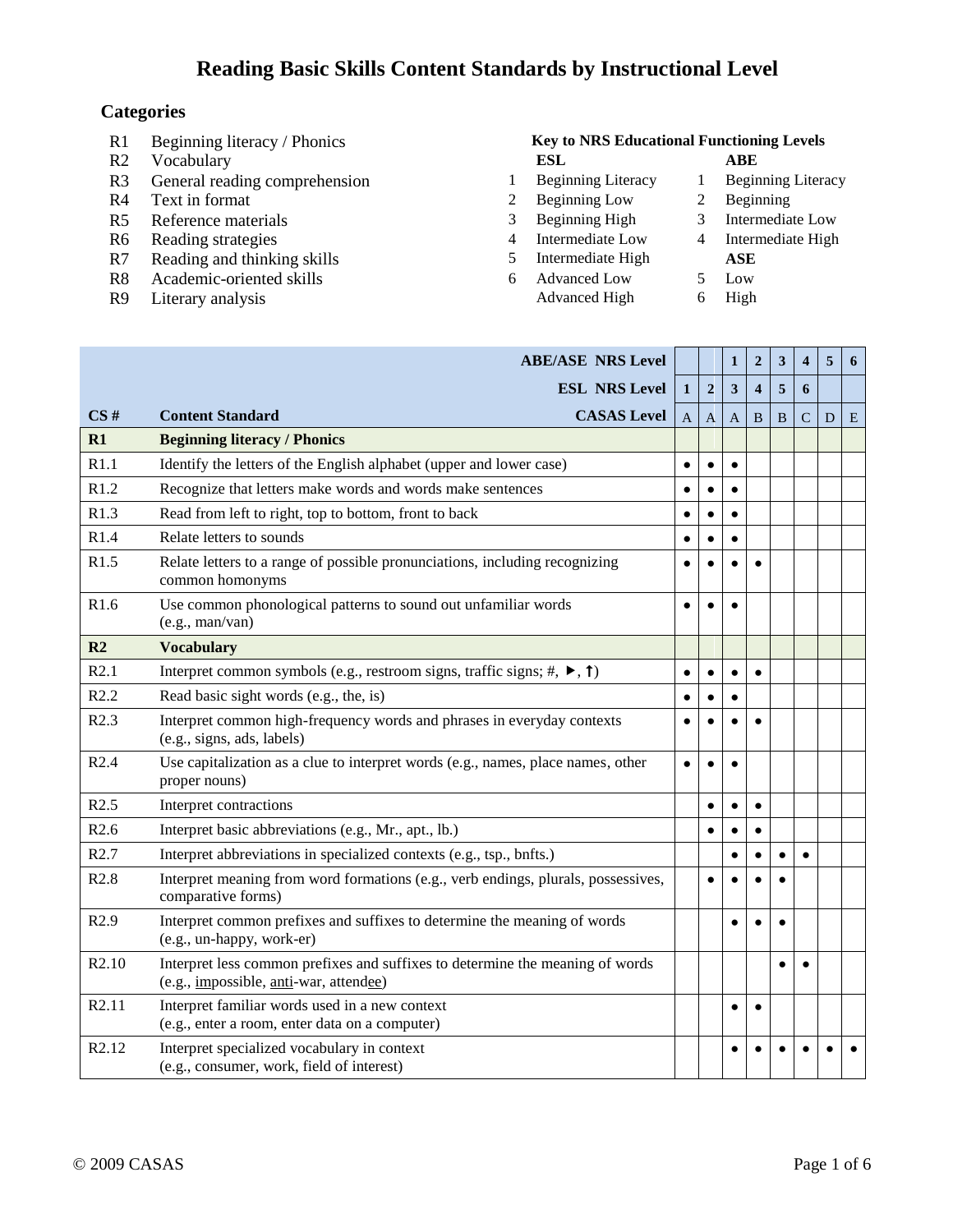|       | <b>ABE/ASE NRS Level</b>                                                                                                      |              |                  | 1         | $\overline{2}$          | 3         | $\overline{\mathbf{4}}$ | 5         | 6         |
|-------|-------------------------------------------------------------------------------------------------------------------------------|--------------|------------------|-----------|-------------------------|-----------|-------------------------|-----------|-----------|
|       | <b>ESL NRS Level</b>                                                                                                          | $\mathbf{1}$ | $\boldsymbol{2}$ | 3         | $\overline{\mathbf{4}}$ | 5         | 6                       |           |           |
| CS#   | <b>CASAS Level</b><br><b>Content Standard</b>                                                                                 | $\mathbf{A}$ | $\mathbf{A}$     | A         | B                       | B         | $\mathbf C$             | D         | E         |
|       | <b>General reading comprehension</b>                                                                                          |              |                  |           |                         |           |                         |           |           |
| R3.1  | Interpret common punctuation and sentence-writing conventions<br>(e.g., capitalized first word)                               |              |                  | $\bullet$ |                         |           |                         |           |           |
| R3.2  | Read and understand simple sentences that contain familiar vocabulary                                                         |              |                  | $\bullet$ |                         |           |                         |           |           |
| R3.3  | Read and understand simple texts on familiar topics (e.g., short narratives, basic<br>consumer materials)                     |              |                  |           |                         |           |                         |           |           |
| R3.4  | Read and understand moderately complex texts (e.g., general informational<br>materials, common workplace materials)           |              |                  |           | $\bullet$               |           |                         |           |           |
| R3.5  | Read and understand complex texts (e.g., newspaper and magazine articles,<br>technical materials, literature)                 |              |                  |           |                         |           |                         |           |           |
| R3.6  | Interpret simple written instructions                                                                                         |              |                  |           | $\bullet$               |           |                         |           |           |
| R3.7  | Interpret detailed instructions (e.g., workplace procedures, operating instructions,<br>consumer materials)                   |              |                  |           |                         |           |                         |           |           |
| R3.8  | Interpret basic sentence structure and grammar (e.g., statements, questions,<br>negatives; adjectives modifying nouns)        |              |                  |           |                         |           |                         |           |           |
| R3.9  | Interpret complex sentence structure and grammar (e.g., relative clauses, perfect<br>tenses)                                  |              |                  |           |                         | $\bullet$ |                         |           |           |
| R3.10 | Follow pronoun references within a text (e.g., Ms. Smith she; This is<br>important.)                                          |              |                  |           |                         |           |                         |           |           |
| R3.11 | Make connections between related information across different sections of a text                                              |              |                  |           |                         | $\bullet$ |                         | $\bullet$ |           |
| R3.12 | Use supporting illustrations to interpret text                                                                                | $\bullet$    | $\bullet$        | $\bullet$ | ٠                       |           |                         | $\bullet$ | $\bullet$ |
| R3.13 | Use contextual clues to determine the meaning of words and phrases<br>(e.g., Save \$10 on your next purchase.)                |              |                  |           |                         |           |                         |           |           |
| R3.14 | Interpret signal words as clues to the organization and content of a text<br>(e.g., first then; however; it's important that) |              |                  | $\bullet$ | $\bullet$               |           |                         |           |           |
| R3.15 | Interpret idioms and collocations from context                                                                                |              |                  |           | $\bullet$               |           |                         | $\bullet$ |           |
| R3.16 | Interpret figurative meanings of words from context (e.g., flooded with calls)                                                |              |                  |           |                         |           |                         |           |           |
| R3.17 | Interpret the connotative meaning of a word (e.g., inexpensive vs. cheap)                                                     |              |                  |           |                         |           |                         |           |           |
| R3.18 | Interpret analogies in familiar contexts                                                                                      |              |                  |           |                         |           |                         |           |           |
| R3.19 | Interpret meaning of metaphors and similes in context                                                                         |              |                  |           |                         |           |                         |           |           |
| R4    | <b>Text in format</b>                                                                                                         |              |                  |           |                         |           |                         |           |           |
| R4.1  | Read numbers                                                                                                                  |              |                  | $\bullet$ |                         |           |                         |           |           |
| R4.2  | Read clock times                                                                                                              |              |                  | $\bullet$ | $\bullet$               |           |                         |           |           |
| R4.3  | Read dates                                                                                                                    |              |                  |           |                         |           |                         |           |           |
| R4.4  | Read money amounts                                                                                                            |              |                  |           |                         |           |                         |           |           |
| R4.5  | Read simple handwriting                                                                                                       |              |                  | $\bullet$ | ٠                       |           |                         |           |           |
| R4.6  | Interpret simple forms (e.g., appointment sign-in sheet, class registration)                                                  |              |                  |           |                         |           |                         |           |           |
| R4.7  | Interpret complex forms (e.g., rental, insurance, pay statements)                                                             |              |                  |           |                         |           |                         | $\bullet$ |           |
| R4.8  | Interpret information in charts and tables (e.g., bus schedules)                                                              |              |                  |           |                         |           |                         |           |           |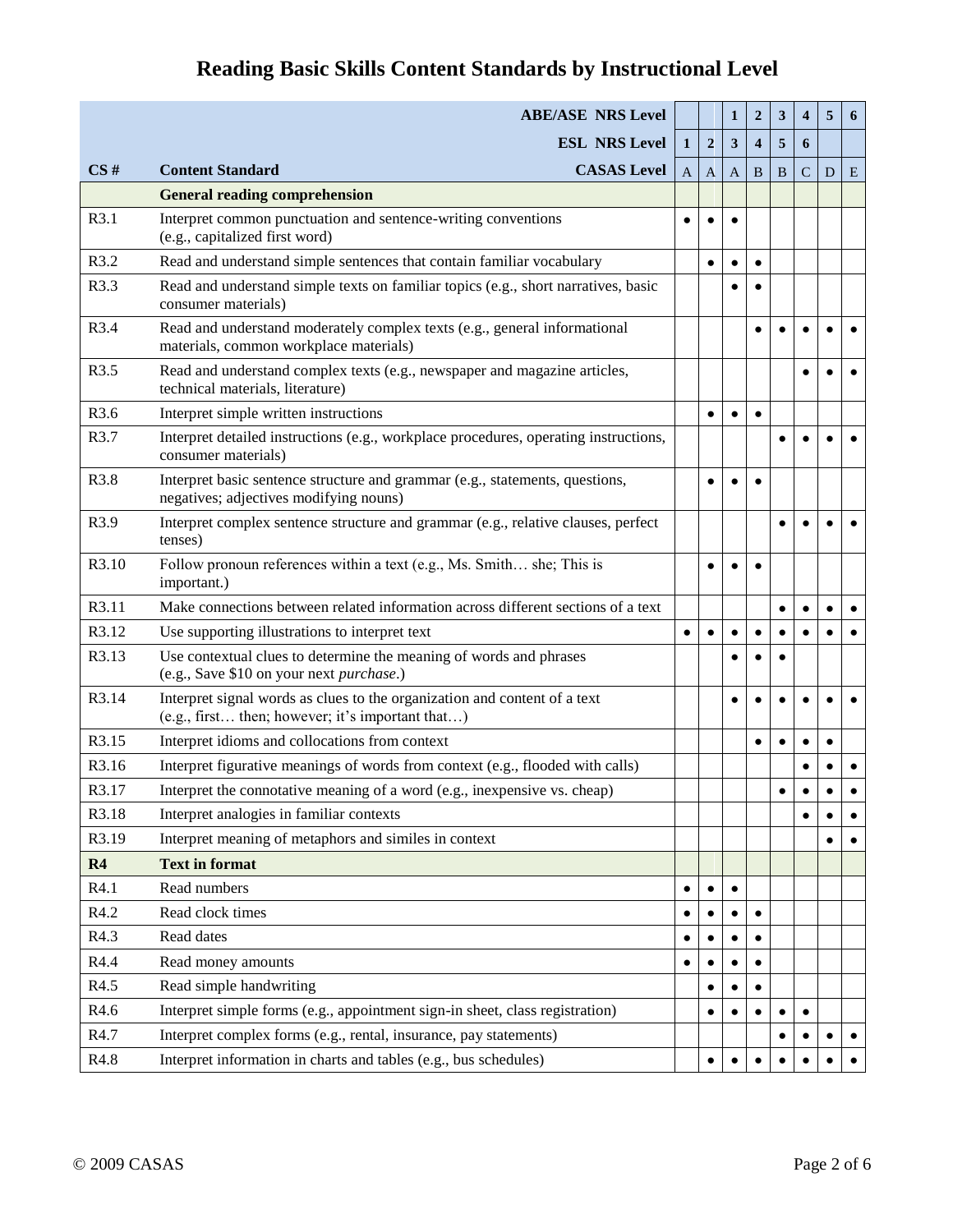|                  | <b>ABE/ASE NRS Level</b>                                                                                                                                      |              |                | 1         | $\boldsymbol{2}$        | 3         | 4           | 5         | 6 |
|------------------|---------------------------------------------------------------------------------------------------------------------------------------------------------------|--------------|----------------|-----------|-------------------------|-----------|-------------|-----------|---|
|                  | <b>ESL NRS Level</b>                                                                                                                                          | $\mathbf{1}$ | $\overline{2}$ | 3         | $\overline{\mathbf{4}}$ | 5         | 6           |           |   |
| CS#              | <b>CASAS Level</b><br><b>Content Standard</b>                                                                                                                 | $\mathbf{A}$ | A              | A         | B                       | B         | $\mathbf C$ | D         | E |
| R <sub>4.9</sub> | Interpret maps, diagrams, and graphs                                                                                                                          |              |                | $\bullet$ |                         |           |             |           |   |
| R4.10            | Interpret written materials using formatting clues (e.g., headings, captions,<br>bullets, print features such as bold)                                        |              |                |           |                         |           |             |           |   |
| R <sub>5</sub>   | <b>Reference materials</b>                                                                                                                                    |              |                |           |                         |           |             |           |   |
| R5.1             | Find a word or number in an alphabetical, numeric, or other ordered listing<br>(e.g., telephone directory, list of part numbers)                              |              |                | $\bullet$ |                         |           | $\bullet$   |           |   |
| R5.2             | Locate information using an index or table of contents (e.g., of a book, manual,<br>computer application help feature)                                        |              |                |           | $\bullet$               |           |             |           |   |
| R5.3             | Locate information organized in groups or categories (e.g., in a department<br>directory, catalog, on a web page)                                             |              |                | $\bullet$ | $\bullet$               |           |             |           |   |
| R <sub>5.4</sub> | Use a picture dictionary                                                                                                                                      | $\bullet$    |                | $\bullet$ |                         |           |             |           |   |
| R <sub>5.5</sub> | Use a simplified dictionary or glossary                                                                                                                       |              |                | $\bullet$ | $\bullet$               |           |             |           |   |
| R <sub>5.6</sub> | Use a standard dictionary to distinguish between multiple meanings of a word                                                                                  |              |                |           |                         | $\bullet$ |             |           |   |
| R5.7             | Use reference tools such as a print or online encyclopedia                                                                                                    |              |                |           |                         |           |             |           |   |
| <b>R6</b>        | <b>Reading strategies</b>                                                                                                                                     |              |                |           |                         |           |             |           |   |
| R <sub>6.1</sub> | Predict the content of a text from title, pictures, type of material                                                                                          |              | $\bullet$      | $\bullet$ | $\bullet$               |           |             |           |   |
| R <sub>6.2</sub> | Scan simple text (e.g., ads, schedules, forms, paragraphs) to find specific<br>information                                                                    |              |                |           |                         |           |             |           |   |
| R <sub>6.3</sub> | Scan complex or extended text (e.g., web pages, documents, narratives) to find<br>specific information                                                        |              |                |           |                         |           |             |           |   |
| R6.4             | Skim simple text for general meaning                                                                                                                          |              |                |           | $\bullet$               | $\bullet$ |             |           |   |
| R <sub>6.5</sub> | Skim complex text for general meaning or to determine subject matter or<br>organization                                                                       |              |                |           |                         | $\bullet$ |             |           |   |
| R <sub>6.6</sub> | Use appropriate reading strategy (e.g., skimming, scanning, predicting, inferring)<br>to understand content of unfamiliar material or specialized information |              |                |           |                         |           |             |           |   |
| R <sub>6.7</sub> | Increase reading fluency (accuracy, speed)                                                                                                                    |              |                |           | $\bullet$               |           |             |           |   |
| R7               | <b>Reading and thinking skills</b>                                                                                                                            |              |                |           |                         |           |             |           |   |
| R7.1             | Identify the main idea of a simple paragraph                                                                                                                  |              |                | $\bullet$ |                         |           |             |           |   |
| R7.2             | Identify the main idea of a multi-paragraph text                                                                                                              |              |                |           | ٠                       |           |             | $\bullet$ |   |
| R7.3             | Identify supporting points or details for a statement, position or argument on a<br>familiar topic                                                            |              |                |           |                         |           |             |           |   |
| R7.4             | Determine the sequence of events in a simple narrative                                                                                                        |              | $\bullet$      | $\bullet$ | $\bullet$               |           |             |           |   |
| R7.5             | Determine the sequence of events in a complex narrative                                                                                                       |              |                |           |                         | $\bullet$ |             | $\bullet$ |   |
| R7.6             | Paraphrase information                                                                                                                                        |              |                |           |                         |           |             |           |   |
| R7.7             | Summarize a text                                                                                                                                              |              |                |           |                         | $\bullet$ | ٠           |           |   |
| R7.8             | Make inferences and draw conclusions from simple text                                                                                                         |              |                | $\bullet$ |                         |           |             |           |   |
| R7.9             | Make inferences and draw conclusions from complex text                                                                                                        |              |                |           |                         |           |             | $\bullet$ |   |
| R7.10            | Differentiate fact from opinion in a written text                                                                                                             |              |                |           |                         | $\bullet$ |             |           |   |
| R7.11            | Identify the writer, audience, and purpose of a text                                                                                                          |              |                |           |                         |           |             |           |   |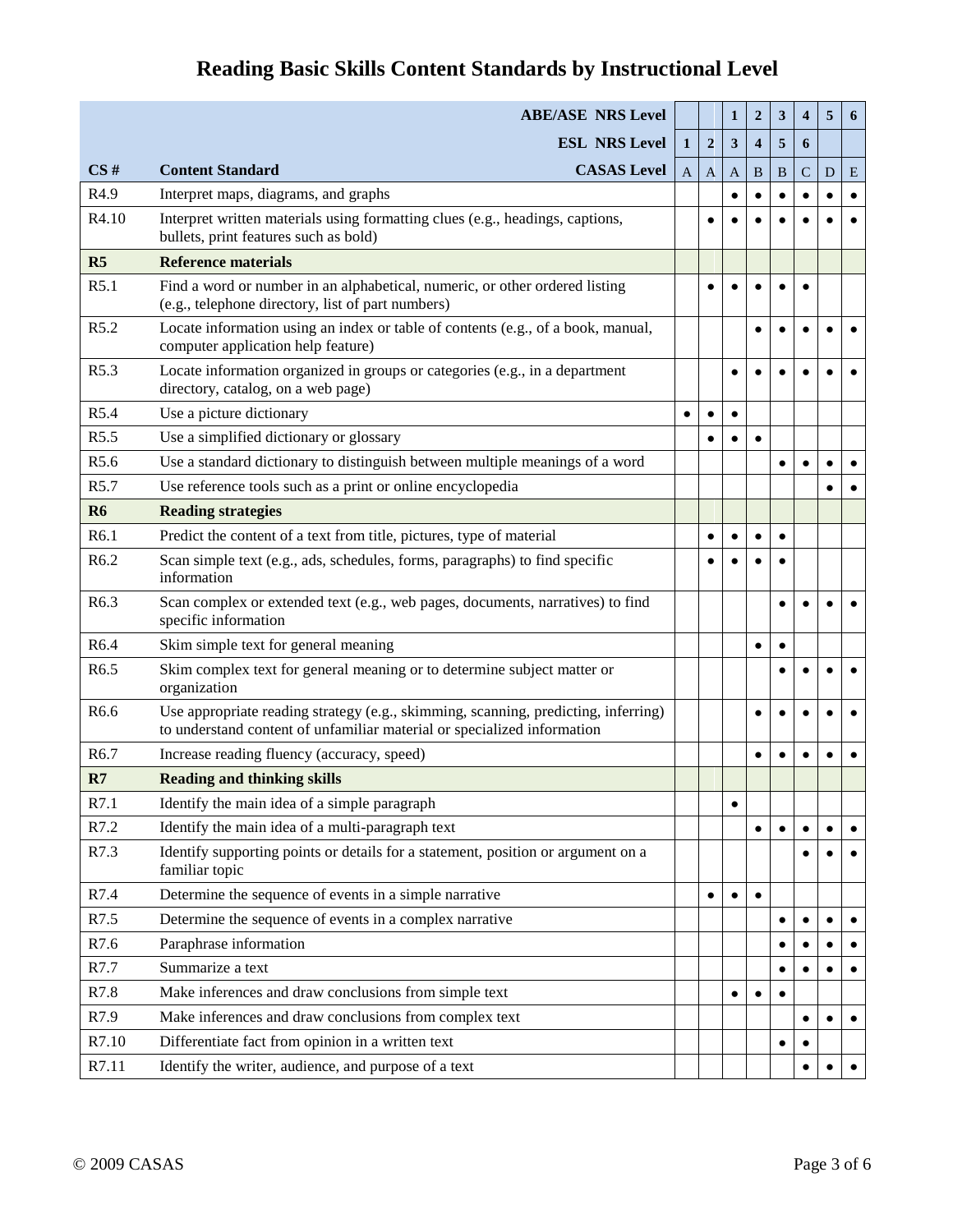|                | <b>ABE/ASE NRS Level</b>                                                                                                                                                                                                                                                                                                                                               |              |                | 1                       | $\boldsymbol{2}$        | 3 | 4            | 5         | 6 |
|----------------|------------------------------------------------------------------------------------------------------------------------------------------------------------------------------------------------------------------------------------------------------------------------------------------------------------------------------------------------------------------------|--------------|----------------|-------------------------|-------------------------|---|--------------|-----------|---|
|                | <b>ESL NRS Level</b>                                                                                                                                                                                                                                                                                                                                                   | $\mathbf{1}$ | $\overline{2}$ | $\overline{\mathbf{3}}$ | $\overline{\mathbf{4}}$ | 5 | 6            |           |   |
| CS#            | <b>CASAS</b> Level<br><b>Content Standard</b>                                                                                                                                                                                                                                                                                                                          | A            | $\mathbf{A}$   | A                       | B                       | B | $\mathsf{C}$ | D         | E |
| R7.12          | Determine a writer's point of view                                                                                                                                                                                                                                                                                                                                     |              |                |                         |                         |   |              | $\bullet$ |   |
| R7.13          | Compare related information from various sources (e.g., consumer ads)                                                                                                                                                                                                                                                                                                  |              |                | $\bullet$               |                         |   |              |           |   |
| R7.14          | Verify and clarify facts in written information (e.g., advertising claims)                                                                                                                                                                                                                                                                                             |              |                |                         |                         |   |              |           |   |
| R <sub>8</sub> | <b>Academic-oriented skills</b>                                                                                                                                                                                                                                                                                                                                        |              |                |                         |                         |   |              |           |   |
| R8.1           | Critique the logic of functional documents by examining the sequence of<br>information and procedures in anticipation of possible reader misunderstandings                                                                                                                                                                                                             |              |                |                         |                         |   |              |           |   |
| R8.2           | Analyze both the features and the rhetorical devices of different types of public<br>documents (e.g., policy statements, speeches, debates, platforms) and the way in<br>which authors use those features and devices)                                                                                                                                                 |              |                |                         |                         |   |              |           |   |
| R8.3           | Critique the power, validity, and truthfulness of arguments set forth in public<br>documents; their appeal to both friendly and hostile audiences; and the extent to<br>which the arguments anticipate and address reader concerns and counterclaims<br>(e.g., appeal to reason, to authority, to pathos and emotion)                                                  |              |                |                         |                         |   |              |           |   |
| R8.4           | Generate relevant questions about readings on issues that can be researched                                                                                                                                                                                                                                                                                            |              |                |                         |                         |   |              | $\bullet$ |   |
| R8.5           | Prepare a bibliography of reference materials for a report using a variety of<br>consumer, workplace, and public documents                                                                                                                                                                                                                                             |              |                |                         |                         |   |              |           |   |
| R8.6           | Extend ideas presented in primary or secondary sources through original<br>analysis, evaluation, and elaboration                                                                                                                                                                                                                                                       |              |                |                         |                         |   |              |           |   |
| R8.7           | Make warranted and reasonable assertions about the author's arguments by using<br>elements of the text to defend and clarify interpretations                                                                                                                                                                                                                           |              |                |                         |                         |   |              |           |   |
| R8.8           | Evaluate the credibility of an author's argument or defense of a claim by<br>critiquing the relationship between generalizations and evidence, the<br>comprehensiveness of evidence, and the way in which the author's intent affects<br>the structure and tone of the text (e.g., professional journals, editorials, political<br>speeches, primary source materials) |              |                |                         |                         |   |              |           |   |
| R8.9           | Analyze an author's implicit and explicit philosophical assumptions and beliefs<br>about a subject                                                                                                                                                                                                                                                                     |              |                |                         |                         |   |              |           |   |
| R8.10          | Synthesize the content from several sources or works by a single author dealing<br>with a single issue; paraphrase the ideas and connect them to other sources and<br>related topics to demonstrate comprehension                                                                                                                                                      |              |                |                         |                         |   |              |           |   |
| R8.11          | Analyze the way in which clarity of meaning is affected by the patterns of<br>organization, hierarchical structures, repetition of the main ideas, syntax, and the<br>word choice in the text                                                                                                                                                                          |              |                |                         |                         |   |              |           |   |
| R9             | <b>Literary analysis</b>                                                                                                                                                                                                                                                                                                                                               |              |                |                         |                         |   |              |           |   |
| R9.1           | Identify the story elements such as setting, character, plot, and resolution                                                                                                                                                                                                                                                                                           |              |                |                         | $\bullet$               |   |              |           |   |
| R9.2           | Draw from personal experiences in responding to a work of literature (i.e., the<br>learner recognizes similarities between the experiences of fictional characters in<br>non-complex events and his/her own experiences)                                                                                                                                               |              |                |                         |                         |   |              |           |   |
| R9.3           | Identify uncomplicated themes in reading selections                                                                                                                                                                                                                                                                                                                    |              |                |                         | ٠                       |   |              |           |   |
| R9.4           | Differentiate between factual and fictional elements                                                                                                                                                                                                                                                                                                                   |              |                |                         |                         |   |              |           |   |
| R9.5           | Identify story elements including setting, plot, character, conflict, and resolution<br>increasingly more complex fiction                                                                                                                                                                                                                                              |              |                |                         |                         |   |              |           |   |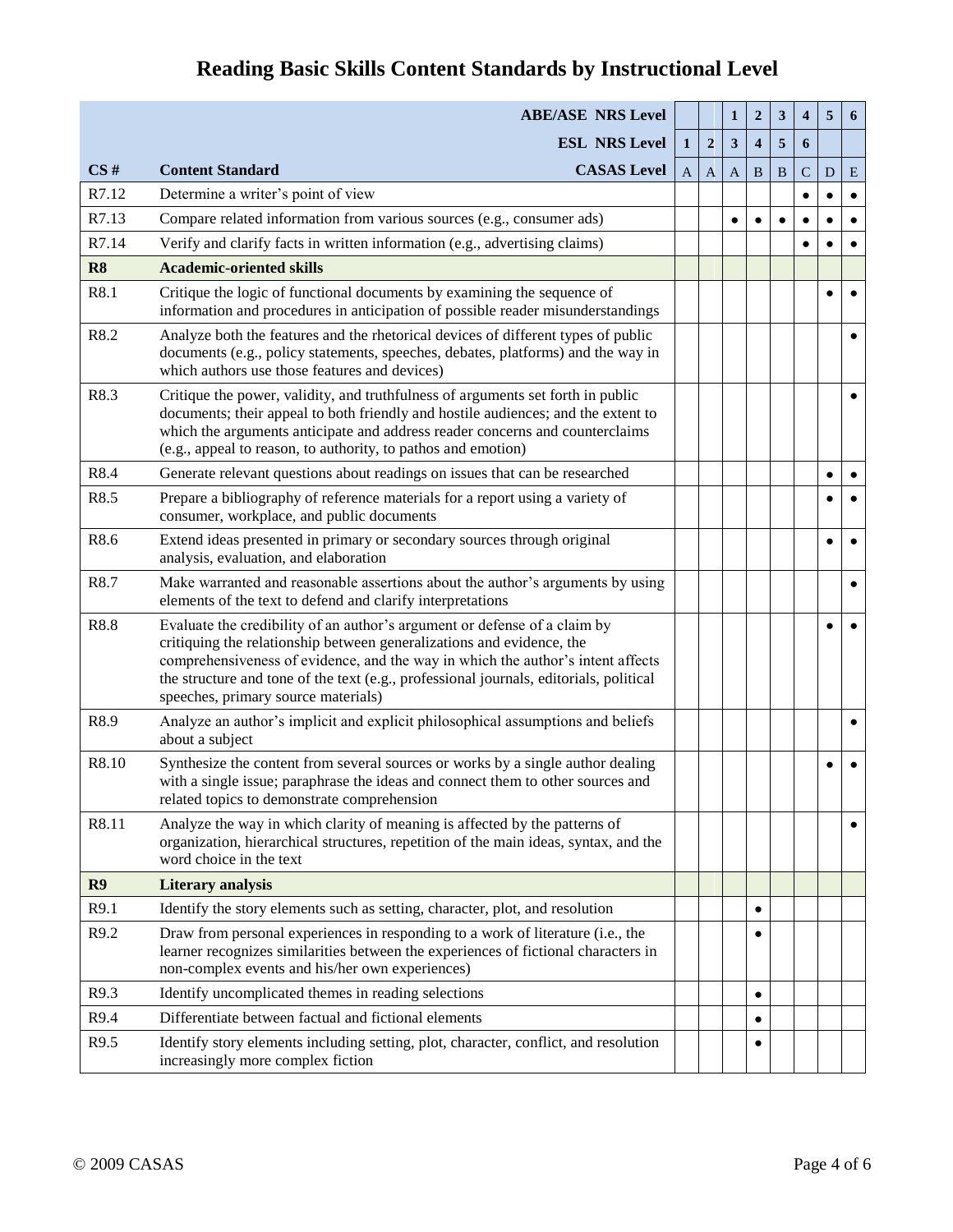|       | <b>ABE/ASE NRS Level</b>                                                                                                                                                                          |              |                | $\mathbf{1}$ | $\overline{2}$          | 3         | $\overline{\mathbf{4}}$ | 5         | 6 |
|-------|---------------------------------------------------------------------------------------------------------------------------------------------------------------------------------------------------|--------------|----------------|--------------|-------------------------|-----------|-------------------------|-----------|---|
|       | <b>ESL NRS Level</b>                                                                                                                                                                              | $\mathbf{1}$ | $\overline{2}$ | 3            | $\overline{\mathbf{4}}$ | 5         | 6                       |           |   |
| CS#   | <b>CASAS Level</b><br><b>Content Standard</b>                                                                                                                                                     | $\mathbf{A}$ | A              | A            | B                       | B         | $\mathsf{C}$            | D         | E |
| R9.6  | Identify the function of introductory and concluding paragraphs in an essay                                                                                                                       |              |                |              | $\bullet$               |           |                         |           |   |
| R9.7  | Identify cause-and-effect relationships in literary texts                                                                                                                                         |              |                |              |                         | $\bullet$ |                         |           |   |
| R9.8  | Identify the impact of language such as literary devices that are characteristic of<br>an author's work                                                                                           |              |                |              |                         |           |                         |           |   |
| R9.9  | Respond to a work of literature by explaining how the motives of the characters<br>or the causes of events compare with those in his/her life                                                     |              |                |              |                         |           | $\bullet$               |           |   |
| R9.10 | Identify the major theme in increasingly more complex stories                                                                                                                                     |              |                |              |                         |           | $\bullet$               |           |   |
| R9.11 | Use specifics from literary passages to support his/her ideas formed from reading<br>literary text                                                                                                |              |                |              |                         |           |                         |           |   |
| R9.12 | Identify historical and cultural perspectives in reading selections (i.e., the impact<br>of beliefs, attitudes, and values on a literary work)                                                    |              |                |              |                         |           |                         |           |   |
| R9.13 | Interpret a work of literature and relate the information to contemporary<br>experiences                                                                                                          |              |                |              |                         |           |                         |           |   |
| R9.14 | Identify more complex elements of plot, setting, character development, conflict,<br>and resolution                                                                                               |              |                |              |                         |           |                         |           |   |
| R9.15 | Recognize universal themes in literature (e.g., tragic hero, man versus nature,<br>triumph over adversity, coming of age)                                                                         |              |                |              |                         |           | $\bullet$               |           |   |
| R9.16 | Articulate the relationship between the expressed purposes and the<br>characteristics of different forms of dramatic literature (e.g., comedy, tragedy,<br>drama, dramatic monologue)             |              |                |              |                         |           |                         |           |   |
| R9.17 | Compare and contrast the presentation of a similar theme or topic across genres to<br>explain how the selection of genre shapes the theme or topic                                                |              |                |              |                         |           |                         | $\bullet$ |   |
| R9.18 | Determine and articulate the relationship between the purposes and<br>characteristics of different forms of poetry (ballad, lyric, couplet, epic, elegy,<br>ode, sonnet)                          |              |                |              |                         |           |                         |           |   |
| R9.19 | Analyze interactions between main and subordinate characters in a literary text<br>(e.g., internal and external conflicts, motivations) and explain the way those<br>interactions affect the plot |              |                |              |                         |           |                         | $\bullet$ |   |
| R9.20 | Determine characters' traits by what the characters convey about themselves in<br>narration, dialogue, dramatic monologue, and soliloquy                                                          |              |                |              |                         |           |                         | $\bullet$ |   |
| R9.21 | Compare works that express a universal theme and provide evidence to support<br>the ideas expressed in each work                                                                                  |              |                |              |                         |           |                         | $\bullet$ |   |
| R9.22 | Analyze and trace an author's development of time and sequence, including the<br>use of complex literary devices (e.g., foreshadowing, flashbacks)                                                |              |                |              |                         |           |                         | $\bullet$ |   |
| R9.23 | Recognize and understand the significance of various literary devices (figurative<br>language, imagery, allegory, symbolism) and explain their appeal                                             |              |                |              |                         |           |                         | $\bullet$ |   |
| R9.24 | Interpret and evaluate the impact of ambiguities, subtleties, contradictions,<br>ironies, and incongruities in a text                                                                             |              |                |              |                         |           |                         | $\bullet$ |   |
| R9.25 | Explain how voice, persona, and the choice of a narrator affect characterization<br>and the tone, plot, and credibility of a text                                                                 |              |                |              |                         |           |                         |           |   |
| R9.26 | Explain how the tone and plot describe the function of dialogue, scene designs,<br>soliloquies, asides, and character foils in dramatic literature                                                |              |                |              |                         |           |                         |           |   |